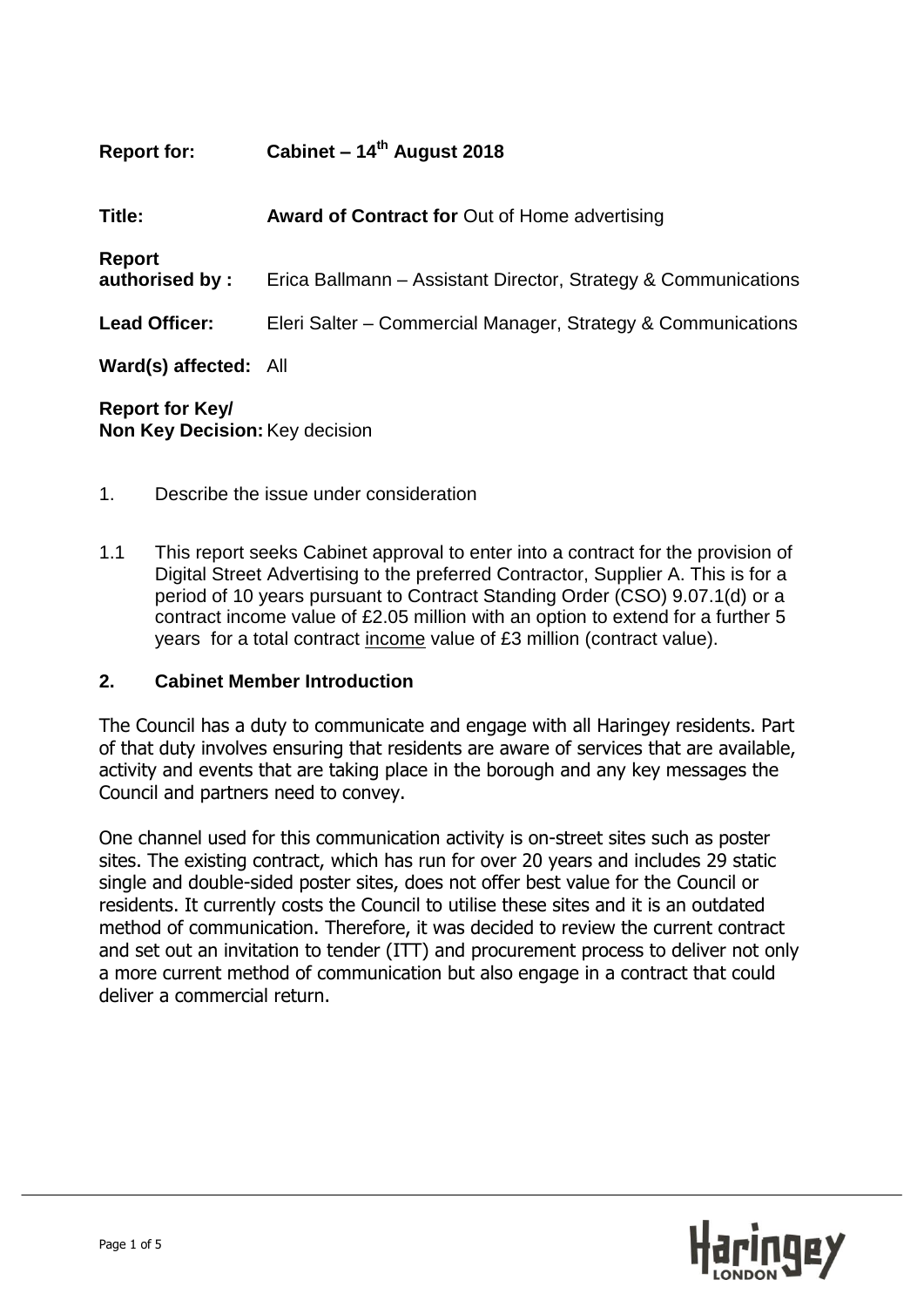### **3. Recommendations**

3.1That Cabinet approves this request for the Council to enter into a contract with Supplier A for the Provision of Digital Street Advertising in accordance with CSO 9.01.1 (Tender Process) as permitted under CSO 9.07.1(d) (Award Process) for a period of 10 years from I October 2018 – September 2028 for a contract income value of £2.05 million. There is an option to extend for a further 5 years for a total contract income value of £3 million.

# **4. Reasons for decision**

- 4.1The current contract will soon expire and there is a requirement for the Council to use all possible channels to communicate with residents.
- 4.2The Council is increasingly seeking opportunities to generate income and therefore contribute towards achieving the savings targets set in the medium term financial strategy.
- 4.3The appointment of the Supplier (Supplier A) will allow the Council to achieve the aims set in 4.1 and 4.2.
- 4.4Through the new contractual arrangement, the Council will receive an expected income of £3 million over a 15-year period. This is in contrast to the current contract, which costs the Council £13,600 per annum in business rates and £495 for each campaign or use of the poster sites.
- 4.5The current contract allows for 29 double-sided paper panels (58 screens in total). These panels will initially be replaced with 15 double-sided digital screens (30 screens in total). The advantage of digital screens over paper screens is that they can significantly increase the volume of commercial advertising. Smaller, local retailers will be able to buy digital screen space time for their own advertising (currently this is not the case) and corporate messages can be displayed for up to 15% of the assets' inventory.
- 4.6As a result of 4.5, the Council will be meeting its objective of decluttering its pavements of unnecessary street furniture. The reduced number of screens will actually generate a sizeable income stream for the Council. This is a good example of the Council achieving its "more for less" initiative.
- 4.7In order to ensure compliance with EU procurement legislation and to ensure value for money, Strategic Procurement led an Open Tender exercise in accordance with CSO 9.01.1. The tender was advertised in the Official Journal of the European Union (OJEU) and Contract Finder. The Competition was based on:

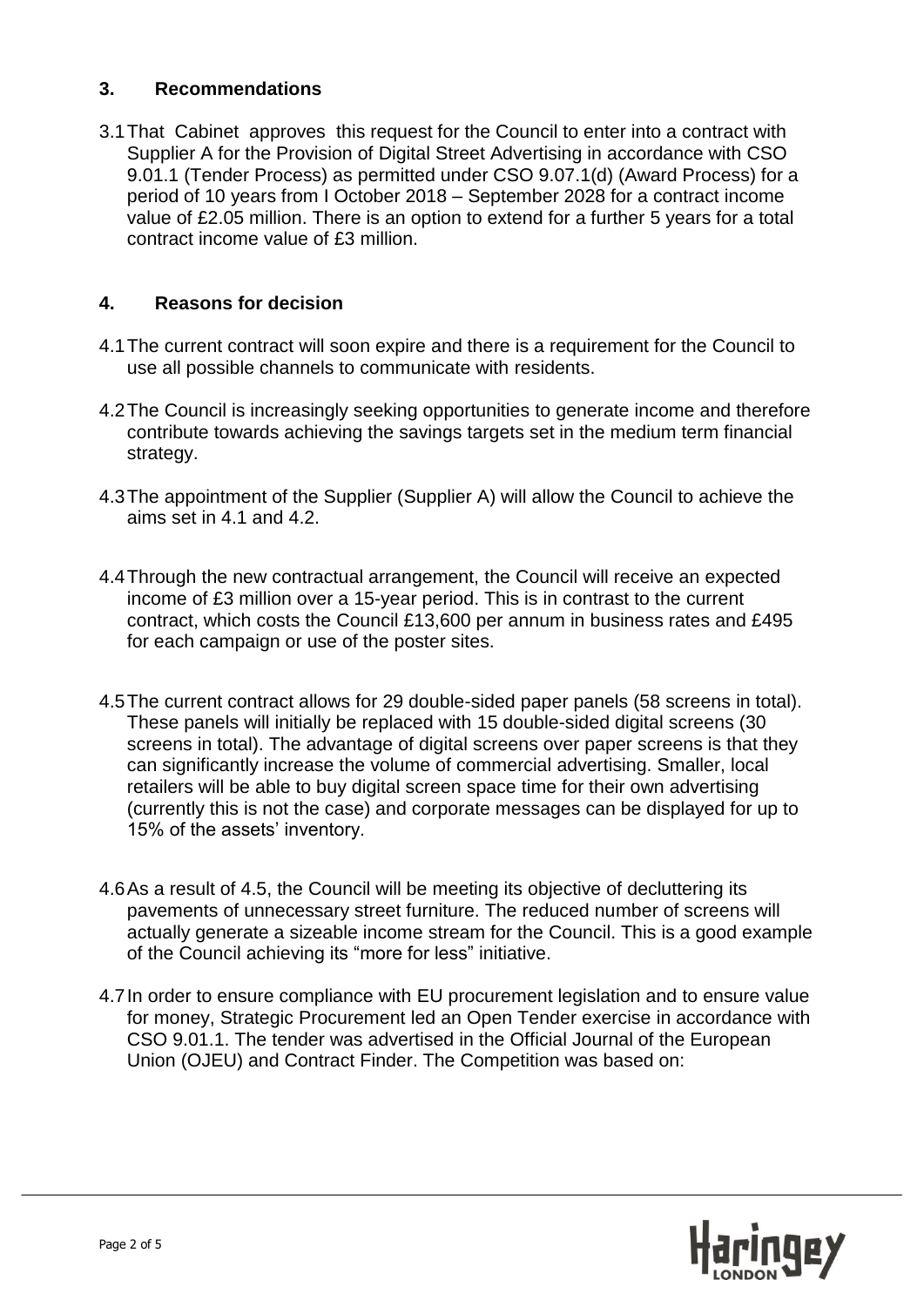Price 50% Quality 50%

The above evaluation weighting was applied to ensure the Council's requirement for high quality, sensitive, accurate and critical data was met by the winning supplier.

## **Responses**

Two bids were received following the Open Tender Process.

## **Suppliers**

The following is the summary of the outcome of the tender evaluation and clarification process for all Suppliers that tendered.

|            | Supplier   Price Score | <b>Quality Score</b> | <b>Final Score</b> | Ranking |
|------------|------------------------|----------------------|--------------------|---------|
| Supplier B | 23                     | 40                   | 63                 | 2nd     |
|            |                        |                      |                    |         |
| Supplier A | 50                     | -47                  | 97                 | 1st     |

The procurement was led by Shashi Sharma (Procurement Delivery Manager) and evaluated by:

| Eleri Salter   | - | <b>Commercial Manager</b>            |
|----------------|---|--------------------------------------|
| Neil Evison    | - | Senior project manager               |
| Michael Molony | - | <b>Strategic Procurement Partner</b> |

## **5. Alternative options considered**

#### 5.1 Do nothing

This was not an option as the income (£3 million) generated by this contract would contribute to the Council's aim of increasing income where possible and appropriate.

#### 5.2 Use of Frameworks as an alternative to an Open Tender process

This was not considered as an option as there was no existence of any Framework Agreements that accommodated this provision.

# **6. Background information**

6.1 The current contract for the Provision of Screen Advertising has been in operation since 28 July 1992 at a cost of £13,600 per annum business rates, and £495 per display of corporate messages to the Council. The contract expires on 30 September 2018.

6.2 The current contract deploys a paper only screen display. It is possible to be more agile and effective using a digital display.

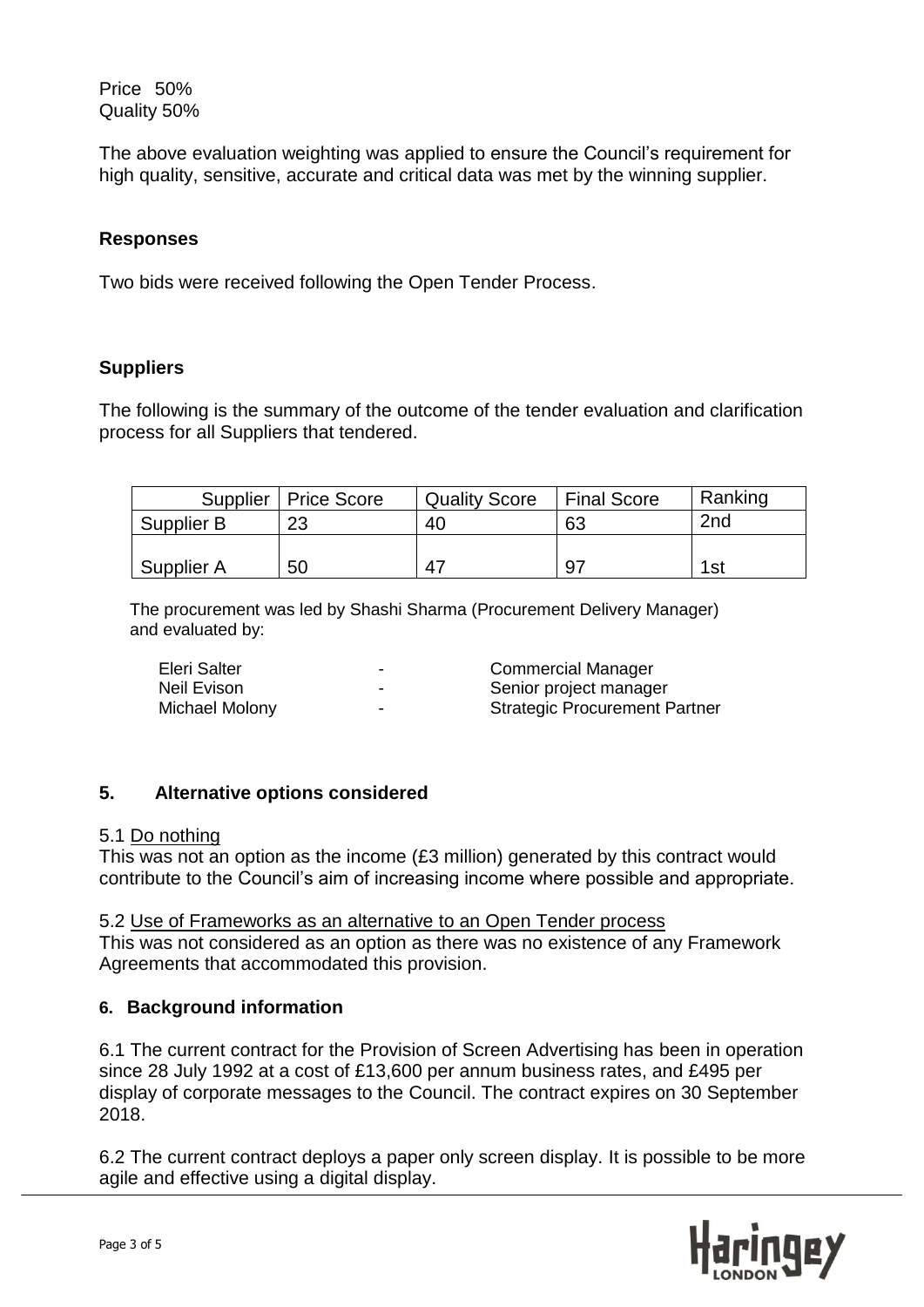6.3 The number of assets within the original contract will be fewer, meaning our highways and planning teams will be able to work closely with Supplier A to offer suitable locations within our streetscapes. Supplier A would like to increase the number of assets within the Borough during the term of the contract and will work again with the relevant services within the Council to help deliver this. With each new asset, the London borough of Haringey will generate a guaranteed return revenue per annum per screen.

6.4 As the frequency of adverts or messages can be changed up to 30 times a day, it means we can cover a wider range of our corporate messages that can be tailored for different locations as needed. Detailed evaluation reports will be received for each campaign. There is also an opportunity for the Council to send messages to residents via beacons in the screens which send notifications to mobile phones, encouraging residents to sign up for *My Account*.

6.5 Supplier A not only highlighted in its scoping of the Borough the key pivotal points such as Alexandra Palace and Tottenham Hotspur FC Stadium, but also focused on the Council's high footfall points and community areas such as Green Lanes. Whilst Supplier A would of course aim to maximise revenue with national advertisers, Supplier A is also keen to work alongside SMEs, offering them an affordable out-ofhome advertising platform. Supplier A would work with developments in technology using beacons and forward-facing cameras, and allow the council to use 15% of the inventory for our corporate messages at no cost.

6.6 Alongside its commercial returns, there will be a £60k innovation fund set aside for the Council to use for community projects or environmental initiatives such as *City Trees* – a borough-led initiative aimed at improving air quality.

## **7. Contribution to strategic outcomes**

7.1 This procurement exercise has contributed to achieving a significant amount of income to the Authority. Moreover, the contract allows the Council to advertise its services to resident at nil cost.

## **8. Statutory Officers comments**

## **8.1 Finance**

The annual income from this contract award is expected to approximately £175,000 in year one and has the potential to increase by inflation rates per year for the duration of the contract. There is also a one off signing on fee of £100,000.